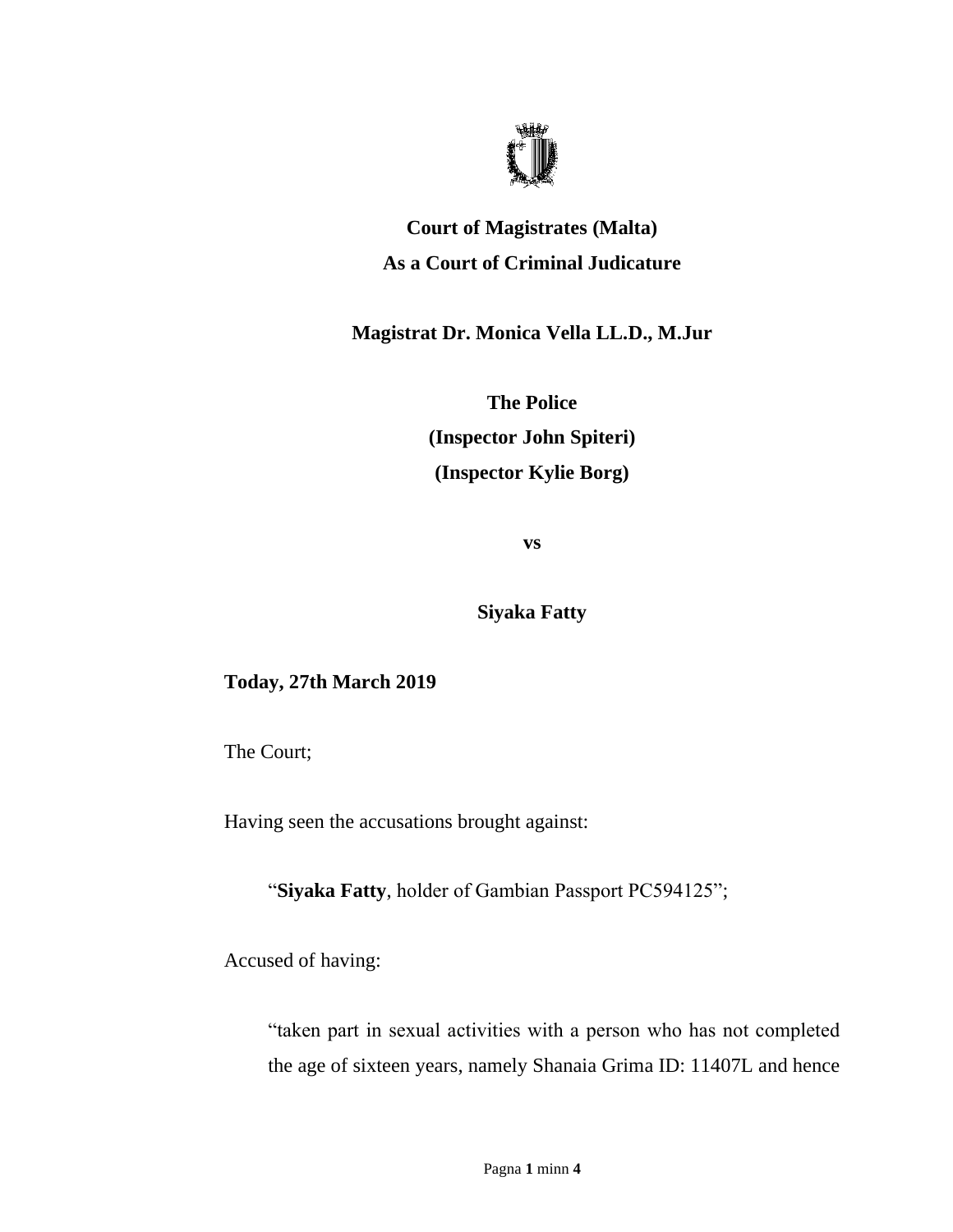a vulnerable person. *(Art. 204C; Art 208AC(1) (b) 2 (a) of Chapter 9 of the Laws of Malta)*

And more of having on the same date, place, time and circumstances, by lewd acts, defiled a person who has not completed the age of sixteen years, namely Shanaia Grima ID: 11407L; *(Art. 203(1) of Chapter 9 of the Laws of Malta)*

And more of having on the same date, place, time and circumstances committed a non-consensual act of a sexual nature on the person of Shanaia Grima ID. 11407L, a crime committed on a minor and hence a vulnerable person. *(Art. 207; Art. 202(g); Art. 208AC(i)(b)(2)(a) of Chapter 9 of the Laws of Malta)*

The Court is also being humbly requested to provide for the safety of Shanaia Grima in accordance with Article 383, 384, 385 of Chapter 9 of the Laws of Malta.

The Court is humbly requested to provide for the safety of Shanaia Ghrima by issuing a Protection Order in accordance with the provisions of Article 412C of Chapter 9 of the Laws of Malta under such restrictions or prohibitions as the Court may conssider necessary;

The Court is finally being humbly requested, in pronouncing judgment or in any subsequent order, sentence the aforementioned Siyaka Fatty to the payment, wholly or in part, of the costs incurred in connection with the employment in the proceedings of any expert or referee in accordance with Article 533 of Chapter 9 of the Laws of Malta.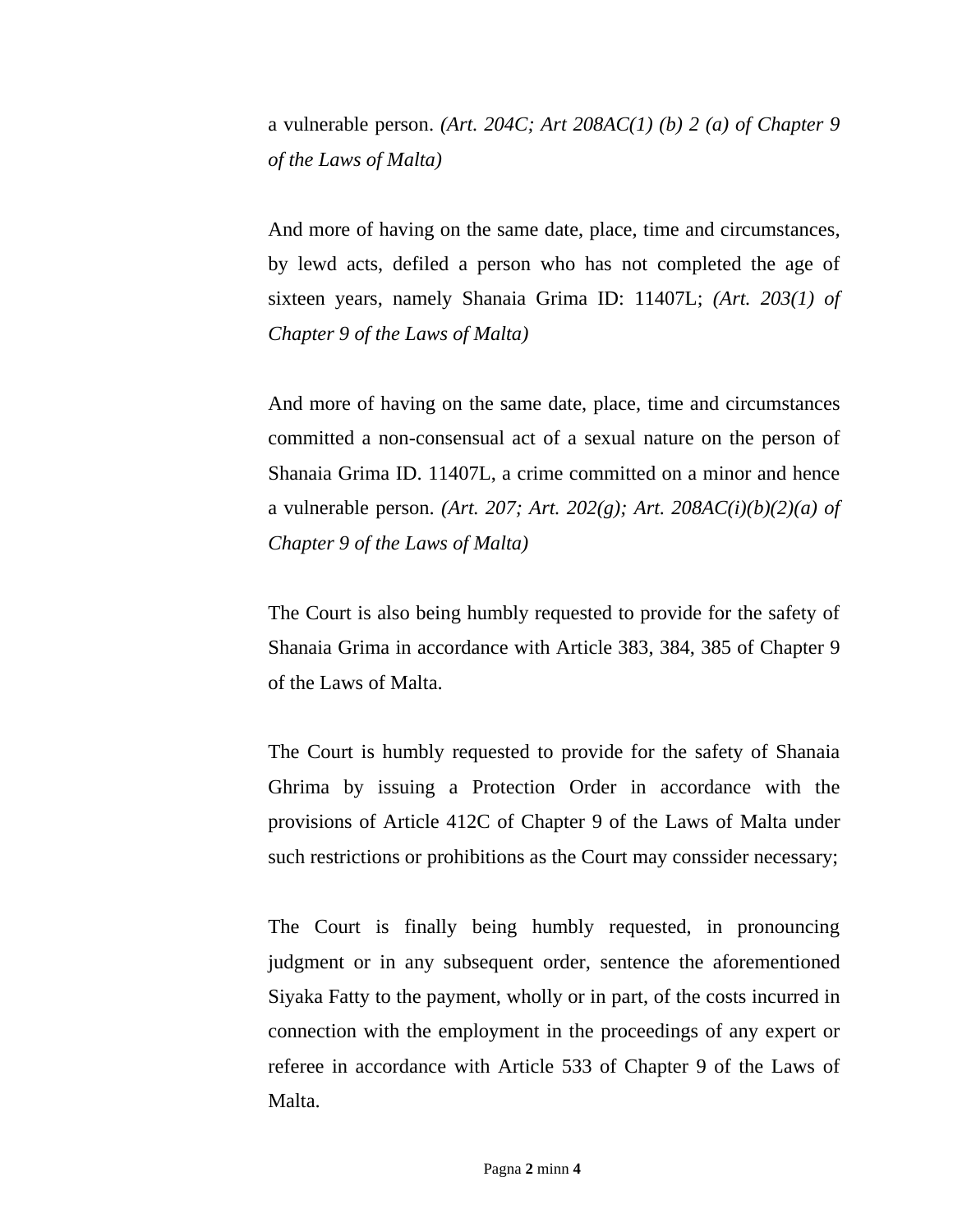Having heard the guilty plea of the accused, as duly registered in today's sitting being the first sitting of these proceedings;

Having seen the records of the case;

Having heard the submissions made by the Prosecution and by the Defence;

Having duly considered all the records of the case and all submissions made;

Considers:

That upon the accused's guilty plea the Court finds the accused guilty as charged;

That in pronouncing its judgement the Court is hereby taking into consideration the fact that the accused is a first time offender here in Malta, that the accused registered an early guilty plea, that the accused apologized for his acts and collaborated with the Police, the age of the accused and also the nature and gravity of the accusations with which he is charged;

Thus, having seen Articles 202 (g), 203 (1), 204C, 207, 208ACi (b) (2) (a), Art 208 AC (l) (b) 2 (a) of Chapter 9 of the Laws of Malta, the Court deals with the accused by conditionally discharging him with the specific condition that he does not commit any other offence within a period of three (3) years from today and this under Article 22 of Chapter 446 of the Laws of Malta. Moreover, the Court is putting the accused under a Probation Order for three years from today and this under Article 7 of